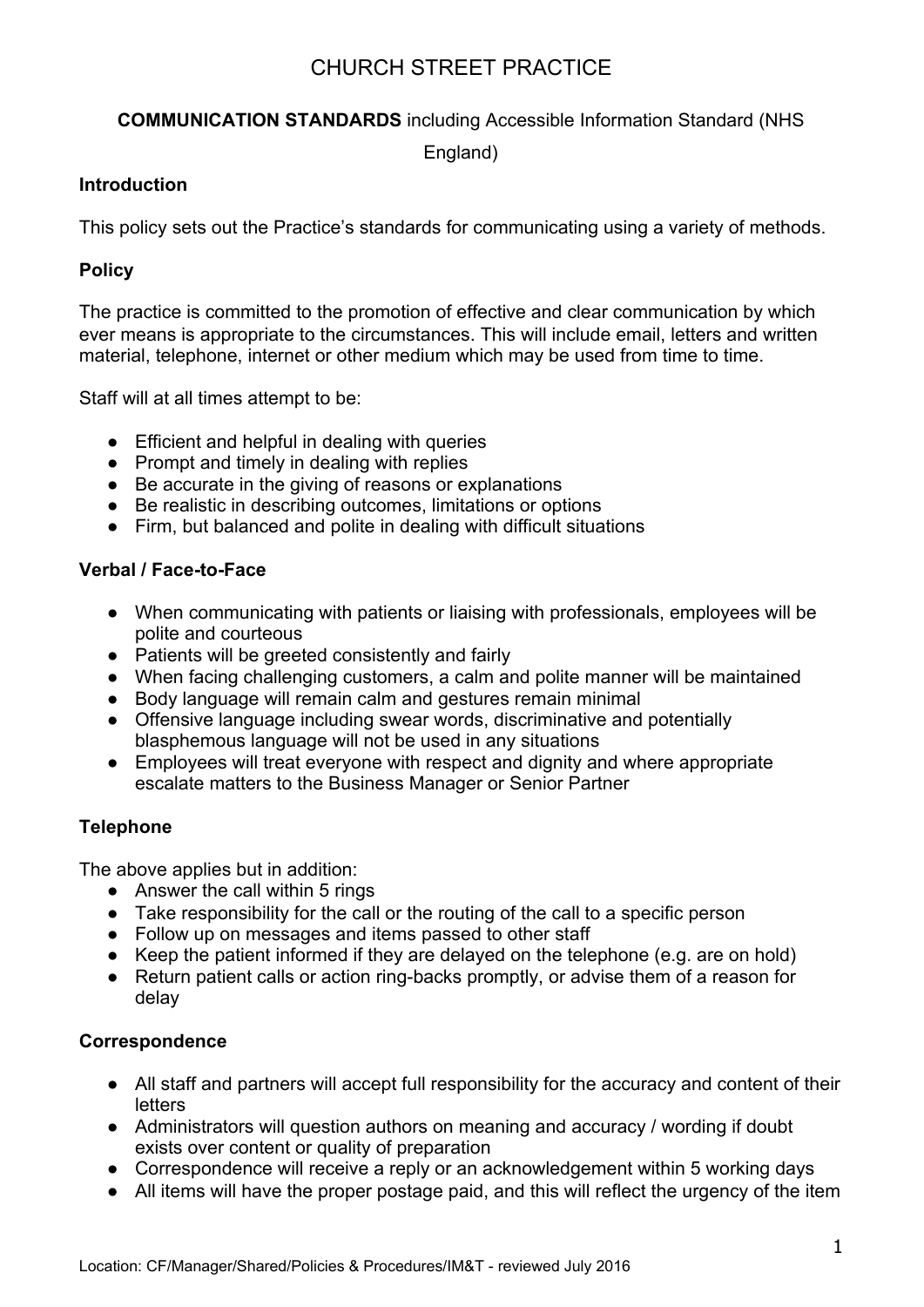- Staff will accept ownership of each item of correspondence received by them, ensuring this is passed on to the appropriate person if appropriate
- Correspondence passed on by other staff will receive the same priority attention as other items awaiting action
- Each item of written work will be checked for clarity, accuracy, good grammar / punctuation, and will be worded to a clear and concise standard with good quality **English**
- Complex items (e.g. complaint replies) will be quality checked by an appropriate third party prior to issue for both content, explanation, clarity and policy adherence
- The standard font is Arial 12, to be used in all correspondence; aligning text to the left margin.
- Letterhead will be used in all correspondence, including where letters are to be sent from a mail merge it is acceptable for Word processed / generated graphical letterhead or icons to be used
- No letterhead will be used for personal purposes
- All practice correspondence will be letter-headed
- All documents will be spellchecked and proof-read prior to printing

## **Email**

- Emails sent will be worded and punctuated to the same standard as written items
- The standard font is Arial 10
- Emails requiring a response will be acknowledged by the next working day with a standard response in Arial 12 and actioned within 5 working days
- In the event of a personal absence arrangements will be made for either an out of office facility to be applied, for a deputy to have access to incoming items, or for an alternative publication of a deputy acting on behalf of the absentee
- Emails requiring a clinical response will not be sent unless the patient has given consent to the Practice to use their email address in cases of family generic addresses for example. Standard policy is to respond in a postal letter or by telephone.
- Emails should reflect the Practice view, and / or represent the Practice to external recipients in the same way as written correspondence, therefore care should be taken in both content and style
- The use of abbreviations or other fashionable shortened wording will not take place
- Emails should not be responded to immediately, without the opportunity to carefully consider the nature, tone, or content of the reply
- Emails sent will contain the name of the sender, and contact telephone details
- Recipients of emails from the Practice will be selected as being most appropriate to the circumstances (group emails may not be necessary)
- Emails form part of the medical record and will be scanned as appropriate.

## **Forums**

- Where staff are authorised to participate in forums (e.g. groups of similar professionals) on the internet, any views expressed should clearly be those of the individual and not of the Practice
- No confidential, or potentially confidential or sensitive information or material should be released at any time
- Where it is felt that a "Practice" response is required to any forum message or topic this must be discussed with the Business Manager who will seek the consent of a **Partner**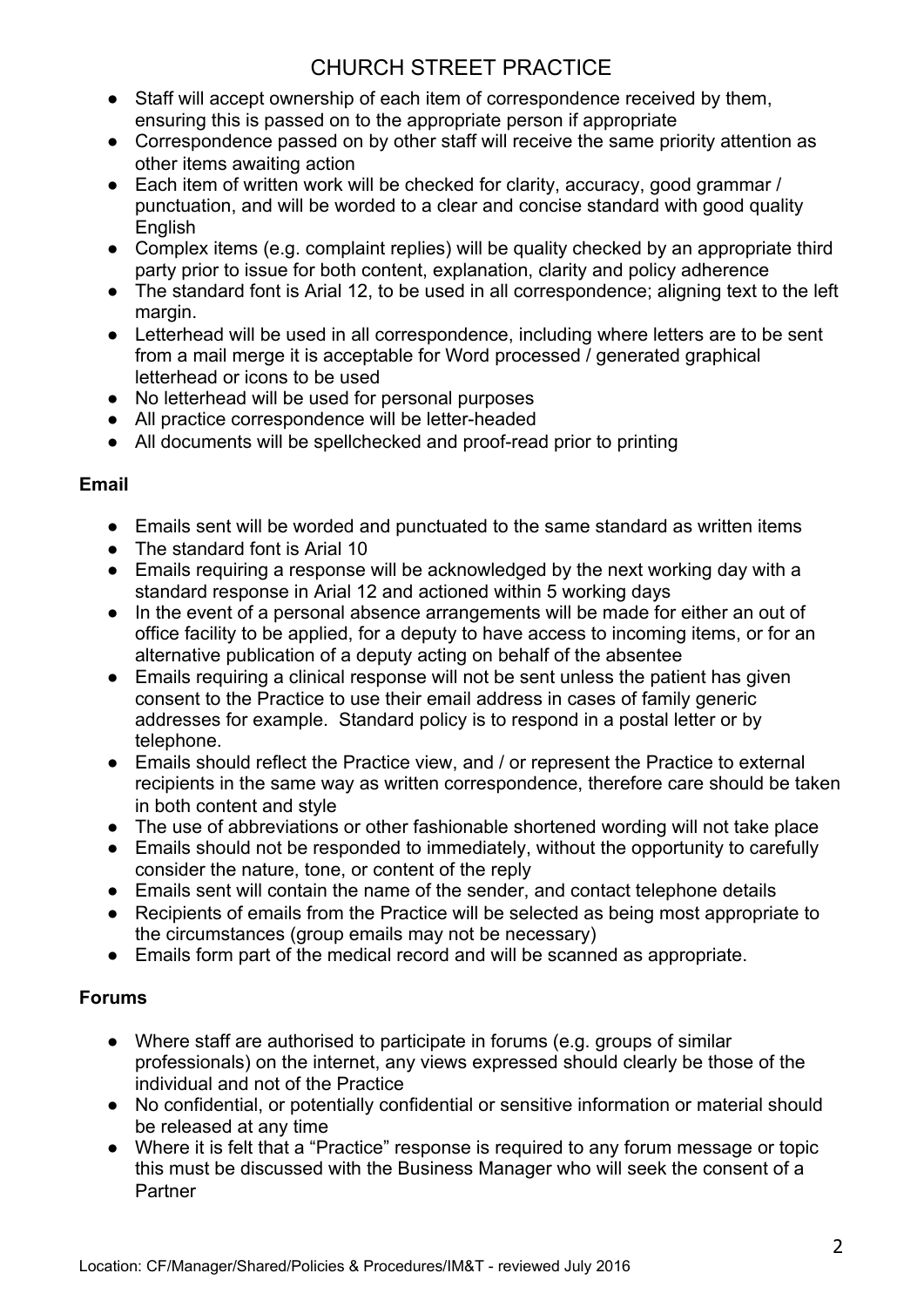## **Accessible Information Standard (NHS England)**

Independent contractors providing services including primary medical care services are listed as one of the organisations which must have regards to information standards as defined within the Health and Social Care Act 2012.

The Accessible Information Standard is an NHS England initiative that tells organisations how to ensure that disabled patients and their carers receive information in formats that they can understand, as well as receiving appropriate support to help them to communicate. Such formats could include large print, British Sign Language or easy-read documents.

A disabled person is defined as "Persons with disabilities include those who have long-term physical, mental, intellectual or sensory impairments which in interaction with various barriers may hinder their full and effective participation in society on an equal basis with others."

The five key requirements of the standard are:

**Ask patients and carers if they have any information or communication needs, and find out how to meet their needs:** Identify / find out if an individual or their carer has any communication / information needs. Patients will be asked what their individual needs are this is will be done when new patients register, and for existing patients as and when opportunities present themselves, e.g. during consultations, phone calls, and by sharing information on the Practice website, in letters on the Jayex, email acknowledgements and newsletter.

**Record those needs in a set way**: Using the standard template in EMIS to record those needs in a clear, unambiguous and standardised way using clinical coding and free text where appropriate.

**Highlight in a patient's file, so it is clear that they have information or communication needs and clearly explain how those needs should be met:** Ensure that recorded needs are 'highly visible' – electronic records should have an attached, while paper records should be clearly marked.

**Share information about a patient's needs with other NHS and adult social care providers, when they have consent or permission to do so**: Include information about individuals' communication needs as part of existing data sharing processes (and in line with existing information governance frameworks).

**Make sure that people get information in an accessible way and communication support if they need it:** Act to take steps to ensure that individuals receive information which they can access and understand, and receive communication support if they need it.

The Practice asks patients if they have any information or communication needs, and how best to meet their needs. This information will be recorded clearly and in a set way using the standard EMIS template adding an alert to the patient's medical records so it is clear that they have information or communication needs, as well as highlighting how those needs should be met. Practices are not expected to work backwards through existing patients' records in order to identify their communication needs. The needs will be identified at the point of registration for new patients, and opportunistically for existing patients.

#### **Exclusions to the Standard**